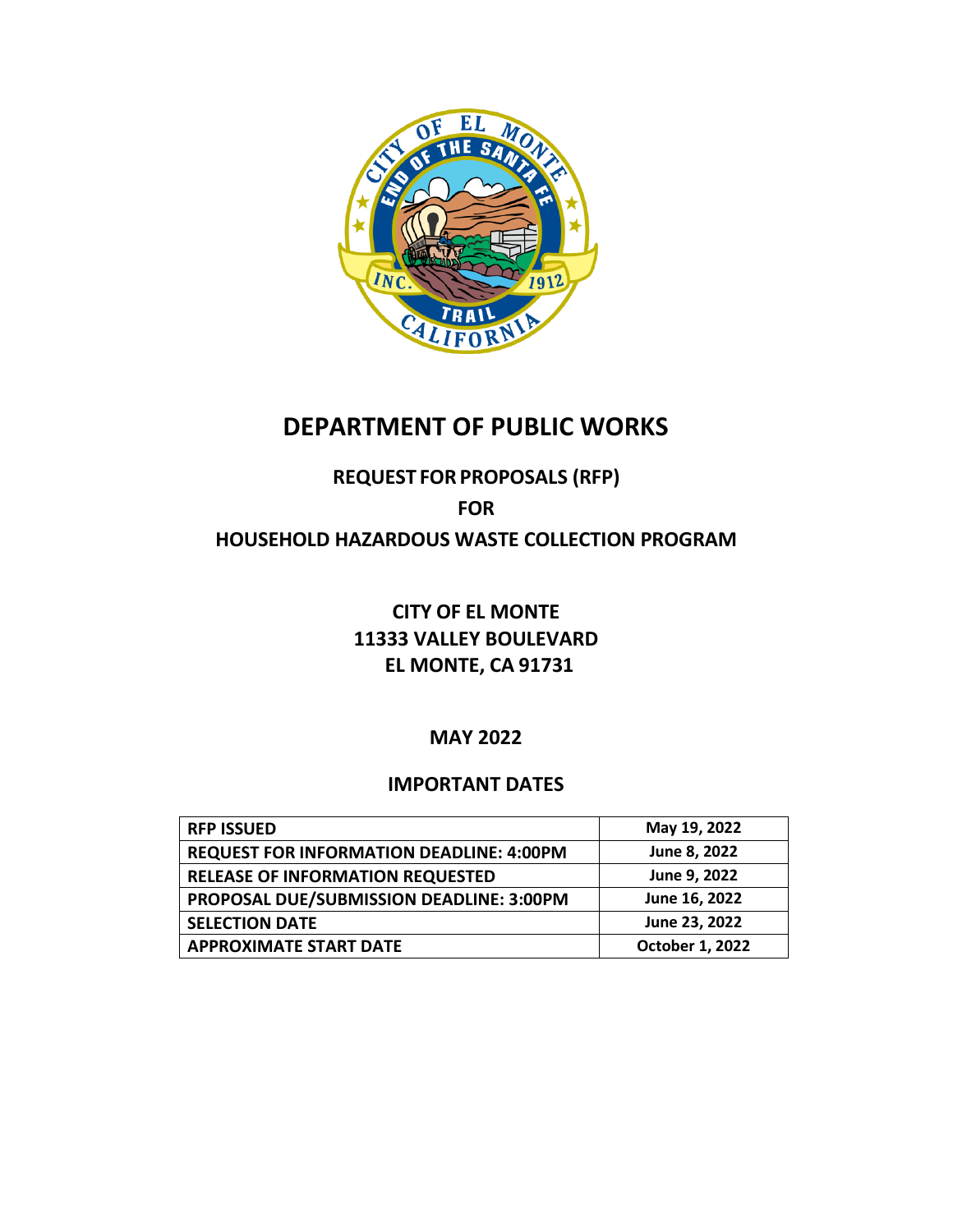### **REQUEST FOR PROPOSALS (RFP)**

### **FOR**

### **HOUSEHOLD HAZRDOUS WASTE COLLECTION PROGRAM**

#### TABLE OF CONTENTS

#### 1. OVERVIEW

- 2. PROJECT BACKGROUND/PROJECT DESCRIPTION
- 3. SCOPE OF SERVICES
- 4. PROPOSAL FORMAT
- 5. EVALUATION CRITERIA
- 6. SELECTION PROCESS
- 7. PROPOSAL REQUIREMENTS
- 8. INSURANCE REQUIREMENTS

ATTACHMENTS:

EXHIBIT A – SITE PLAN

EXHIBIT B – STANDARD CONTRACT SERVICES AGREEMENT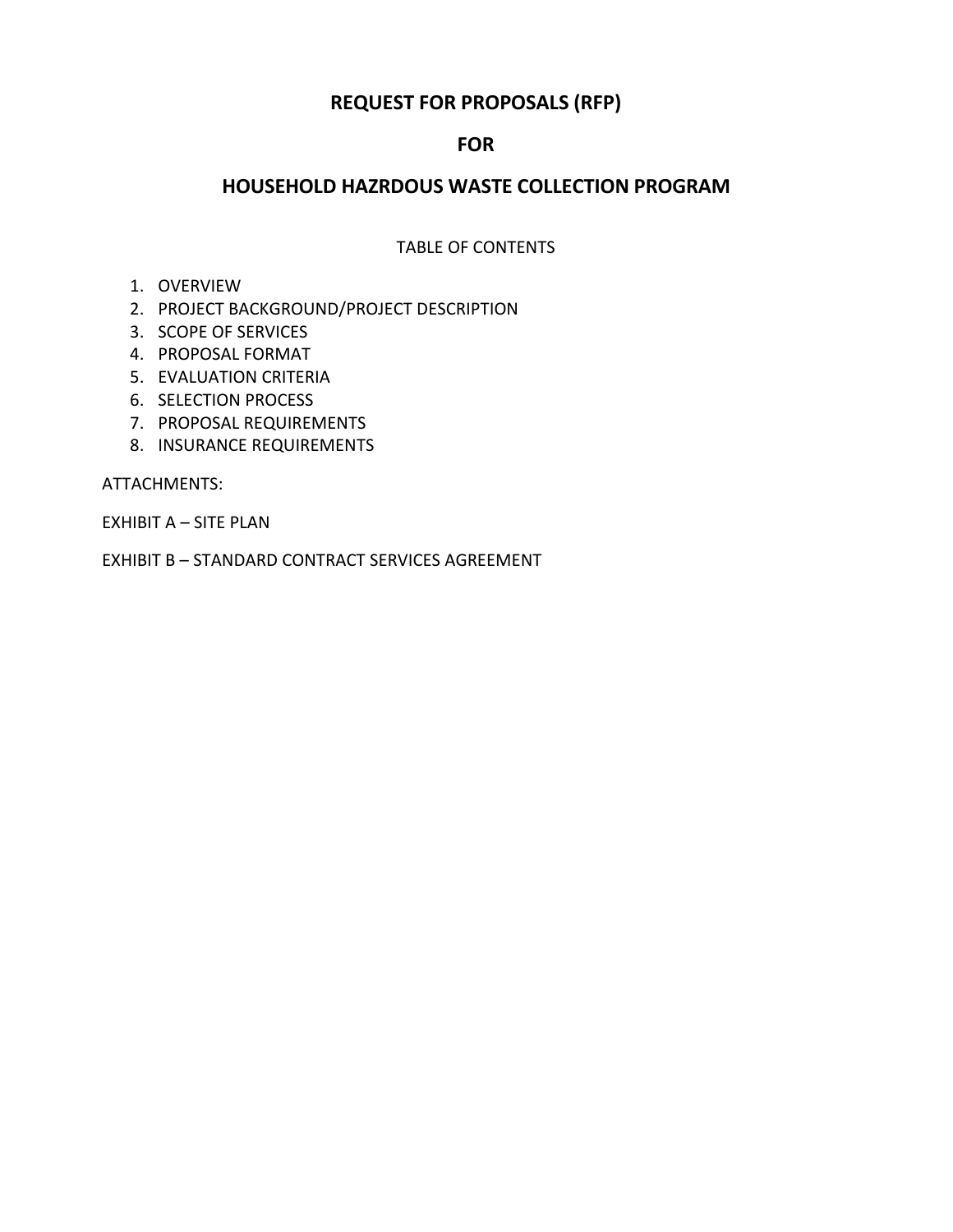#### **REQUEST FOR PROPOSAL**

#### **HOUSEHOLD HAZARDOUS WASTE COLLECTION PROGRAM**

#### **1. Overview**

The Department of Public Works for the City of El Monte (the "City") is soliciting proposals from qualified environmental services contractors for the City's Household Hazardous Waste (HHW) Collection Program for a period of two (2) years, with an option to extend the agreement for those services for one (1) year and up to an additional three (3) years for a maximum five (5) year term.

#### **2. Project Background/Project Description**

Incorporated as a general law city in 1912, the City of El Monte is located approximately 10 miles east of downtown Los Angeles, with a population of almost 120,000. The City maintains a HHW Collection program through the calendar year through community round up events held on the first Saturday of February, June, and October, from 8:00 AM to 2:00 PM. In order to keep hazardous household waste from being improperly disposed of, the City hires a contractor to provide HHW collection, transportation, and disposal for the City. In addition, the contractor is expected to provide emergency/on-call hazardous waste clean-up, collection, transportation, and disposal.

#### **3. Scope of Services**

The Contractor will provide the following services:

- Contractor will provide labor, equipment, and materials in association with the collection, transportation, and disposal of HHW;
- Contractor will collect residential HHW and HHW collected by Public Works staff at quarterly round-up events: collect, package, transport, document, and final disposal at appropriate recycling/disposal facility;
- Contractor will comply with City's facility Site Plan specifications as shown in **Exhibit A**;
- Contractor will document and log all waste and assist in annual reports: Form 303 summary reports, DOT compliant shipping documentation, and other reports as requested or as needed by the City;
- Contractor will track all waste from pick-up to final disposal and have information available to the City when requested or as-needed;
- Contractor shall prepare site specific Health and Safety/Emergency Contingency Plan for Hazardous waste removal and management services in accordance with applicable regulations;
- Contractor will properly package and label waste pursuant to DOT and EPA regulations and disposal facility requirements;
- All staff will be properly trained to complete all on-site work and contractor will provide proof of training when requested by the City;
- Contractor shall dispose of waste at an approved and fully-permitted waste recycling/disposal facility; and,
- Contractor will be on-call for field and City Yard clean-ups at the request of the City.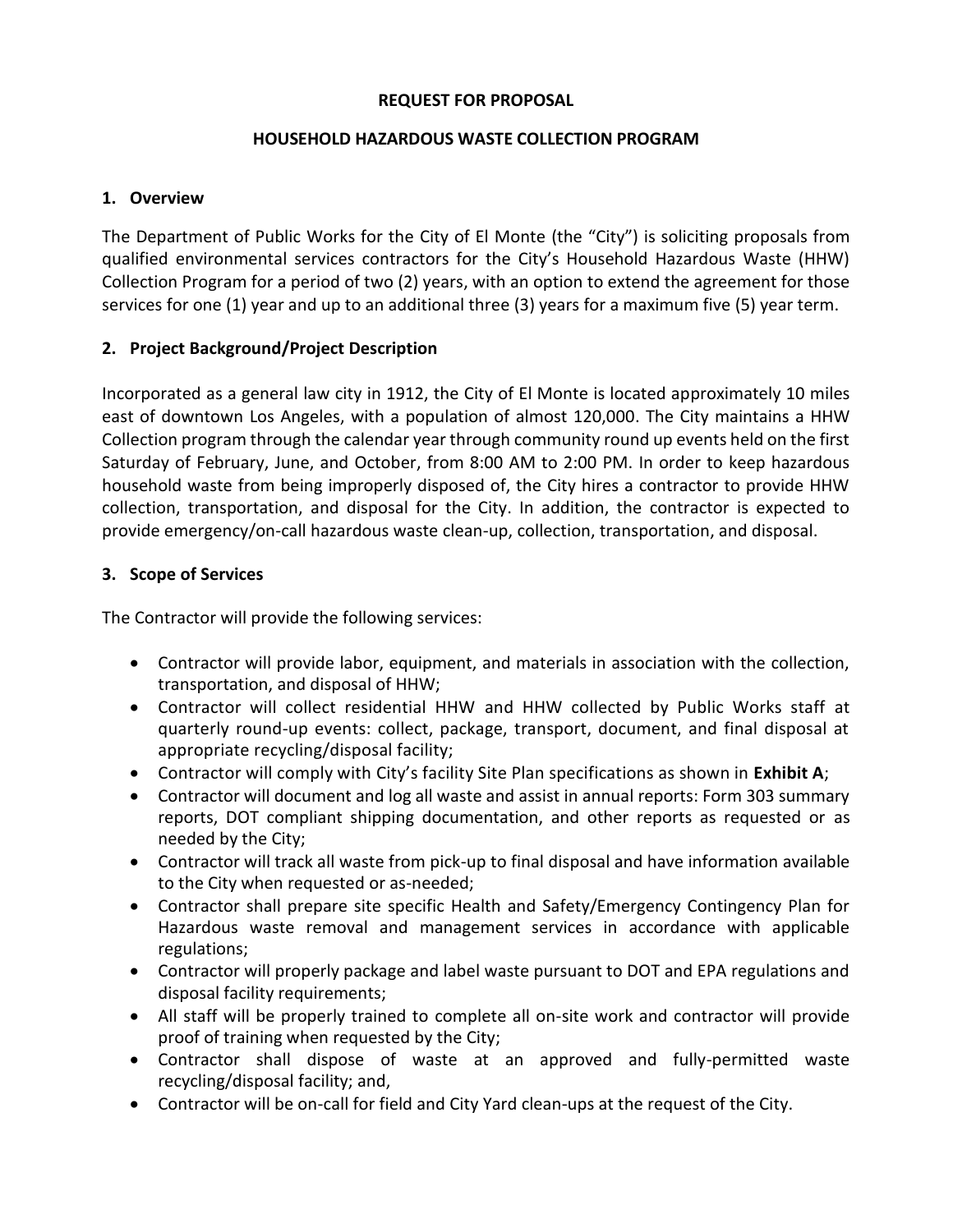## **Household Hazardous Waste (HHW) Collection Services: Price Reference Sheet**

| <b>DESCRIPTION</b>                                           | <b>UNIT OF</b><br><b>MEASURE</b> | <b>PRICE</b>           |  |
|--------------------------------------------------------------|----------------------------------|------------------------|--|
|                                                              |                                  |                        |  |
| <b>STAFFING FOR EVENTS</b>                                   |                                  |                        |  |
| Crew of 7 for Quarterly Events (Feb, June, Oct)              | Each                             | \$                     |  |
| Crew of 5 for Quarterly Events (Feb, June, Oct)              | Each                             | \$                     |  |
| <b>SUPPORT EQUIPMENT</b>                                     |                                  |                        |  |
| <b>Box Truck</b>                                             | Per Day                          | \$                     |  |
| DOT Rated Heavy Duty Pallet                                  | Each                             | Ś                      |  |
| <b>DOT SHIPPING CONTAINERS</b>                               |                                  |                        |  |
| 16 Gal / 70 L Open Poly Drum 1H2/Y56/S                       | Each                             | \$                     |  |
| 30 Gal / 120 Litre Open Poly Drum 1H2/Y142/S                 | Each                             | \$                     |  |
| 5 Gal / 20 Litre Poly Drum 1H2/Y1.5/60                       | Each                             | \$                     |  |
| 55 G / 205 L Closed Steel Drum, Recon 1A1/Y1.4/100 (17-E)    | Each                             | \$                     |  |
| 55 G / 205 L Steel Drum, Reconditioned 1A2/Y1.2/100 (17-H)   | Each                             | \$                     |  |
| 55 Gal / 205 Litre Open Head Poly, Reconditioned Drum 1H2/Y2 | Each                             | \$                     |  |
| Flexbin, 1 Cubic Yard Flexbin 11G/Y/2022/1122                | Each                             | \$                     |  |
| Lab pak box, 20 gal, UN4G/Y75/S HD poly liner included       | Each                             | \$                     |  |
| Lab pak box, 30GAL, un 4g/y113/s HD poly liner included      | Each                             | \$                     |  |
| Lab pak box, 5 gal, UN 4G/X18/S HD poly liner included       | Each                             | \$                     |  |
| Lab pak box, 55gal UN 4G/Y147.3/S HD poly liner included     | Each                             | \$                     |  |
| <b>ABSORBENT MATERIALS</b>                                   |                                  |                        |  |
| Speedi Dry                                                   | <b>BAG</b>                       | \$                     |  |
| Vermiculite (4 cubic feet)                                   | <b>BAG</b>                       | $\overline{\varsigma}$ |  |
| <b>WASTE DISPOSAL PRICING</b>                                |                                  |                        |  |
| OILS                                                         | 30DM                             | \$                     |  |
| <b>OILS</b>                                                  | 55DM                             | \$                     |  |
| <b>OILS</b>                                                  | TOT <sub>2</sub>                 | $\overline{\xi}$       |  |
| OIL & WATER                                                  | <b>55DM</b>                      | \$                     |  |
| <b>GLYCOLS</b>                                               | 05DM                             | \$                     |  |
| <b>GLYCOLS</b>                                               | 20DM                             | \$                     |  |
| <b>GLYCOLS</b>                                               | 30DM                             | \$                     |  |
| <b>GLYCOLS</b>                                               | 55DM                             | \$                     |  |
| <b>SOLIDS FOR INCINERATION</b>                               | 05DM                             | \$                     |  |
| SOLIDS FOR INCINERATION                                      | 20DM                             | \$                     |  |
| <b>SOLIDS FOR INCINERATION</b>                               | 30DM                             | \$                     |  |
| <b>SOLIDS FOR INCINERATION</b>                               | 55DM                             | \$                     |  |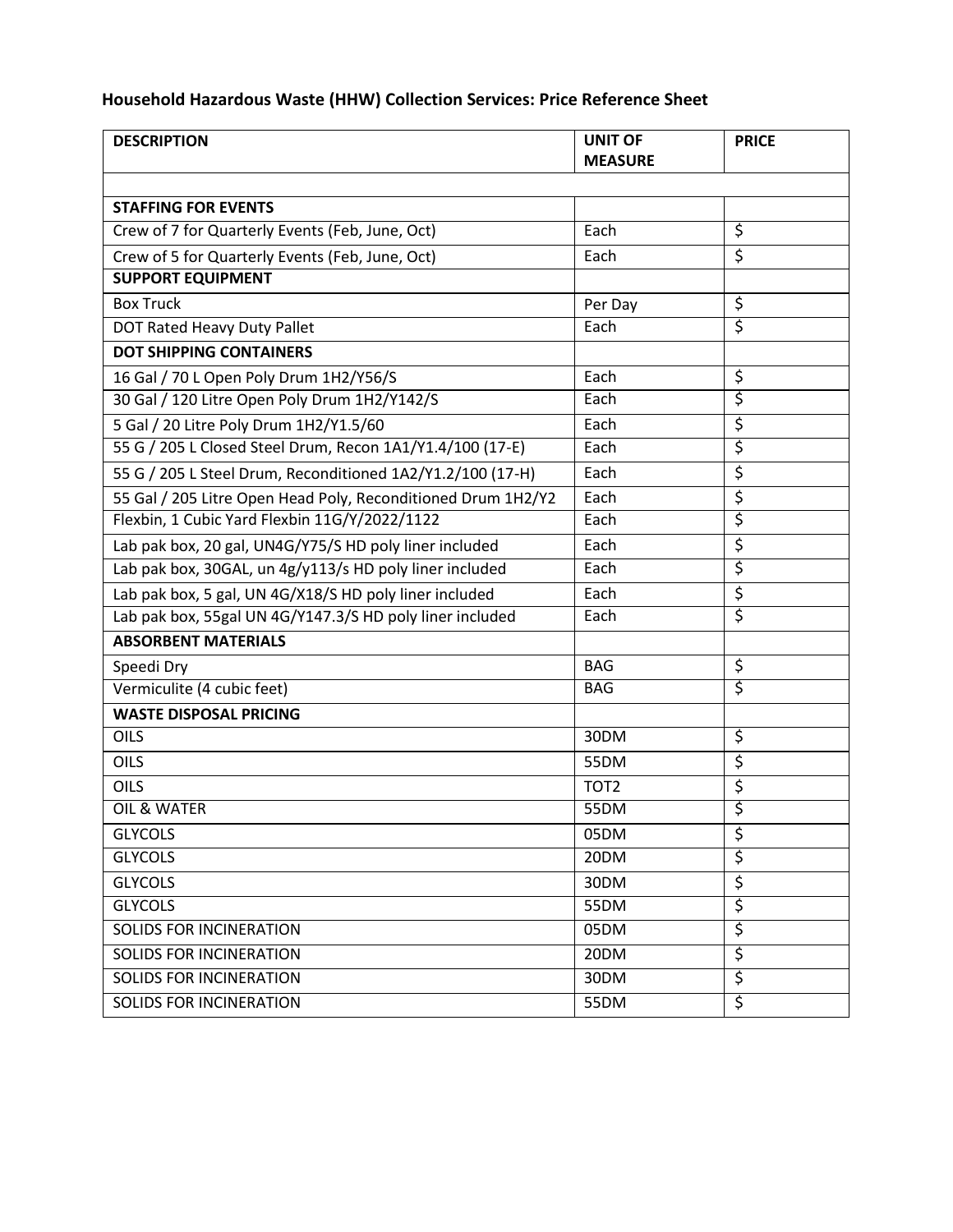| <b>MERCURY BULBS FOR RECLAMATION</b>                          | <b>LBS</b>  | \$                              |
|---------------------------------------------------------------|-------------|---------------------------------|
| MISC. MERCURY BULBS FOR RECLAIM                               | <b>LBS</b>  | \$                              |
| MISC. MERCURY BULBS FOR RECLAIM                               | <b>LBS</b>  | \$                              |
| COMPACT FLUORESCENT LAMPS FOR RECLAIM                         | <b>LBS</b>  | \$                              |
| PCB BALLASTS FOR INCINERATION                                 | 05DM        | \$                              |
| PCB BALLASTS FOR INCINERATION                                 | 55DM        | \$                              |
| <b>ASBESTOS WASTE</b>                                         | 55DM        | $\overline{\boldsymbol{\zeta}}$ |
| <b>NON HAZARDOUS SOLID</b>                                    | 05DM        | \$                              |
| <b>NON HAZARDOUS SOLID</b>                                    | 20DM        | \$                              |
| <b>NON HAZARDOUS SOLID</b>                                    | 30DM        | $\overline{\boldsymbol{\zeta}}$ |
| <b>NON HAZARDOUS SOLID</b>                                    | 55DM        | \$                              |
| <b>NON HAZARDOUS SEMI-SOLIDS</b>                              | 05DM        | \$                              |
| NON HAZARDOUS SEMI-SOLIDS                                     | 20DM        | \$                              |
| NON HAZARDOUS SEMI-SOLIDS                                     | 30DM        | $\overline{\xi}$                |
| NON HAZARDOUS SEMI-SOLIDS                                     | 55DM        | \$                              |
| <b>REGULATED MEDICAL WASTE</b>                                | 05DM        | \$                              |
| REGULATED MEDICAL WASTE                                       | 20DM        | $\overline{\boldsymbol{\zeta}}$ |
| REGULATED MEDICAL WASTE                                       | 30DM        | \$                              |
| REGULATED MEDICAL WASTE                                       | 55DM        | $\overline{\xi}$                |
| REGULATED MEDICAL WASTE SHARPS                                | 05DM        | $\overline{\boldsymbol{\zeta}}$ |
| REGULATED MEDICAL WASTE SHARPS                                | 20DM        | $\overline{\boldsymbol{\zeta}}$ |
| REGULATED MEDICAL WASTE SHARPS                                | 30DM        | \$                              |
| REGULATED MEDICAL WASTE SHARPS                                | 55DM        | \$                              |
| <b>EMPTY DRUMS</b>                                            | 05DM        | \$                              |
| <b>EMPTY DRUMS</b>                                            | 20DM        | \$                              |
| <b>EMPTY DRUMS</b>                                            | 30DM        | \$                              |
| <b>EMPTY DRUMS</b>                                            | 55DM        | $\overline{\boldsymbol{\zeta}}$ |
| <b>LIQUID FOR FUEL</b>                                        | 55DM        | \$                              |
| LATEX & ALKYD PAINT FOR RECYCLING                             | 05DM        | \$                              |
| LATEX & ALKYD PAINT FOR RECYCLING                             | 20DM        | \$                              |
| LATEX & ALKYD PAINT FOR RECYCLING                             | 30DM        | \$                              |
| LATEX & ALKYD PAINT FOR RECYCLING                             | 55DM        | \$                              |
| LABPACK ALKALI METALS KILN READY FOR INCINERATION             | LBS         | $\overline{\boldsymbol{\zeta}}$ |
| SMALL SEALED CELL BATTERIES AND PORTABLE                      | 05DM        | $\overline{\xi}$                |
| ELECTRONICS FOR RECLAMATION                                   |             |                                 |
| ALKALINE DRY CELL BATTERIES FOR RECLAMATION<br>(MERCURY FREE) | <b>LBS</b>  | \$                              |
| NI-CAD BATTERIES WET OR DRY FOR RECLAMATION                   | LBS         | \$                              |
| <b>LABPACK FOR INCINERATION</b>                               | 05DM        | \$                              |
| <b>LABPACK FOR INCINERATION</b>                               | 30DM        | \$                              |
| <b>LABPACK FOR INCINERATION</b>                               | 55DM        | \$                              |
| LABPACK MERCURY DEVICES / MERCURY DEBRIS FOR RETORT           | 05DM        | \$                              |
| PROPANE CYLINDERS FOR RECYCLING                               | <b>CYLE</b> | $\overline{\xi}$                |
| PROPANE CYLINDERS FOR RECYCLING                               | <b>CYLG</b> | \$                              |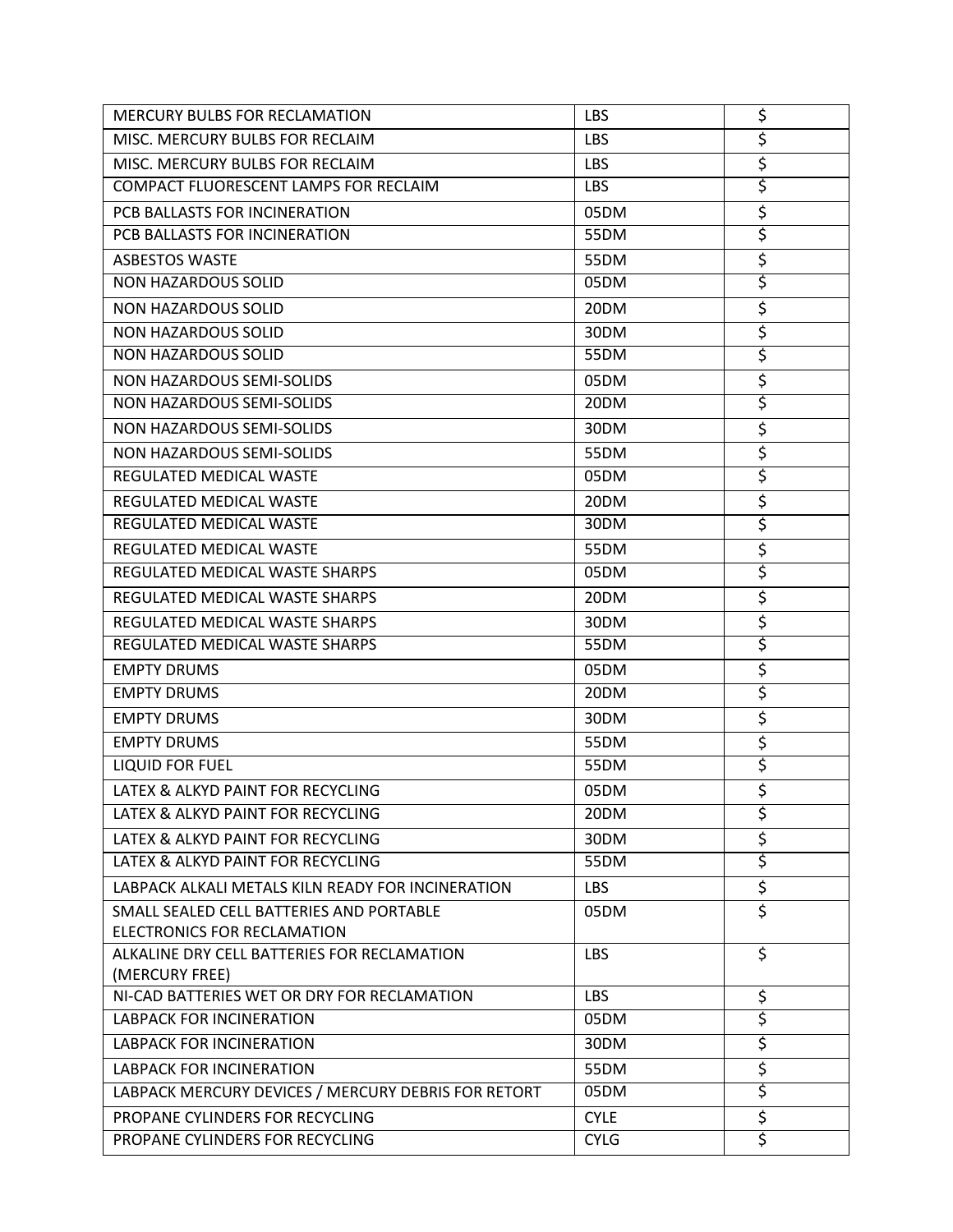| PROPANE CYLINDERS FOR RECYCLING                                           | <b>CYME</b> | \$ |
|---------------------------------------------------------------------------|-------------|----|
| PROPANE CYLINDERS FOR RECYCLING                                           | <b>CYSM</b> | \$ |
| REFRIGERANT GASES OR FIRE EXTINGUISHERS FOR RECYCLING                     | <b>CYLE</b> | \$ |
| REFRIGERANT GASES OR FIRE EXTINGUISHERS FOR RECYCLING                     | <b>CYME</b> | \$ |
| REFRIGERANT GASES OR FIRE EXTINGUISHERS FOR RECYCLING                     | <b>CYSM</b> | \$ |
| <b>INERT OR CALIBRATION GAS CYLINDERS FOR DISPOSAL</b>                    | <b>CYLE</b> | \$ |
| <b>INERT OR CALIBRATION GAS CYLINDERS FOR DISPOSAL</b>                    | <b>CYME</b> | \$ |
| INERT OR CALIBRATION GAS CYLINDERS FOR DISPOSAL                           | <b>CYSM</b> | \$ |
| NON-LIQUIFIED MATERIAL FOR STANDARD INCINERATION                          | <b>CYLE</b> | \$ |
| NON-LIQUIFIED MATERIAL FOR STANDARD INCINERATION                          | <b>CYSM</b> | \$ |
| <b>LABPACK FOR FUELS BLENDING</b>                                         | 55DM        | \$ |
| NON-PROCESSABLE PAINT & PAINT RELATED MATERIAL<br><b>FOR INCINERATION</b> | <b>55DM</b> | \$ |
| NON-PROCESSABLE PAINT & PAINT RELATED MATERIAL<br><b>FOR INCINERATION</b> | <b>FBIN</b> | \$ |
| PROCESSABLE PAINT & PAINT RELATED MTRL                                    | <b>FBIN</b> | \$ |
| FOR FUEL/INCINERATION                                                     |             |    |
| LABPACK REACTIVES FOR INCINERATION                                        | 05DM        | \$ |
| AUTOMOTIVE LEAD ACID BATTERIES TO INTERSTATE                              | LBS.        | \$ |
| <b>NON-PCB BALLASTS</b>                                                   | 55DM        | \$ |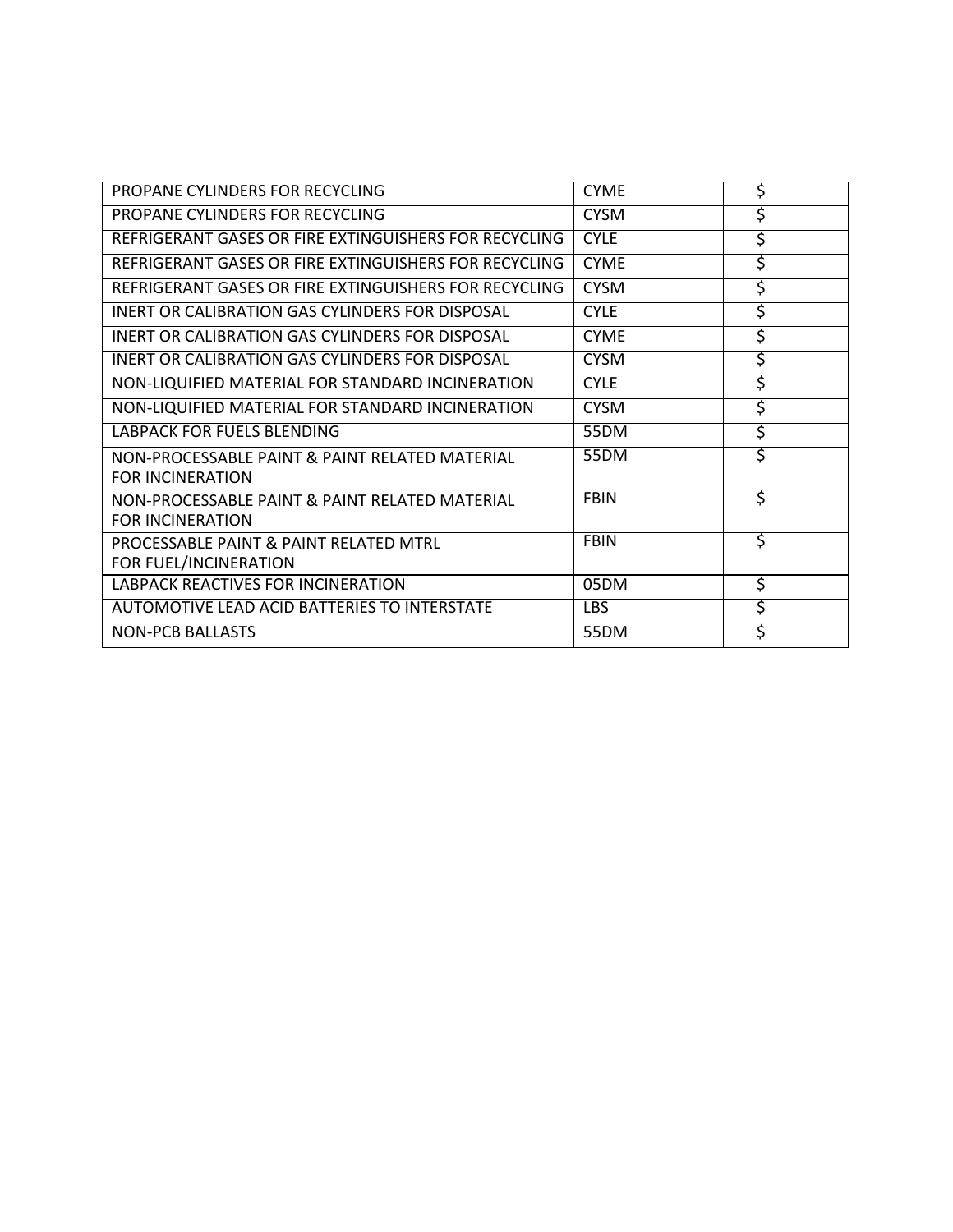#### **4. Proposal Format**

All proposals shall include the following information and comply with the associated page limit restrictions of twelve (12) pages or less. Note that 1 page includes the front side of an 8.5" x 11" sheet of paper and the cover does not constitute a page. The Appendix will not count toward the page count.

**a) Cover Letter** – 1-page cover letter signed by an officer of the firm, binding the proposer to all of the commitments made in the submittal. The letter shall include name, address and phone number of the person authorized to represent the proposer and shall include the following Statement:

I HAVE READ, UNDERSTOOD, AND AGREE TO ALL STATEMENTS IN THIS REQUEST FOR PROPOSAL AND ACKNOWLEDGE RECEIPT OF ALL ADDENDUMS/AMENDMENTS AS WELL AS TO THE TERMS AND CONDITIONS OF THE STANDARD CONTRACT SERVICES AGREEMENT ATTACHED HERETO AS **EXHIBIT B** AND ATTACHMENTS REFERENCED THEREIN.

- **b) Project Approach** -- Provide a detailed description of the approach and methodology to be used to accomplish the "Scope of Work" of this RFP. The methodology section should include:
	- i. An implementation plan that describes the methods by which proposer initiates, manages and timely completes projects of the type sought by this RFP;
	- ii. Detailed description of efforts proposer will undertake to achieve client satisfaction and to meet the requirements of the "Scope of Work" section.
	- iii. Overall timeline for each task.
	- iv. Detailed description of specific tasks proposer will require from City staff. Explain what the respective roles of City staff and your staff would be to complete the tasks specified in the Scope of Work.
- **c) Qualifications and Experience of Personnel** Maximum 3–page summary of the relevant experience, work history, training, education, and special certifications of the proposer's personnel who will be performing the services contemplated under this RFP on the proposer's behalf. Briefly discuss the proposer firm's qualifications and experience with projects of a similar magnitude and nature. Proposers shall provide identical information for all subcontractors performing any of the tasks or services contemplated under this RFP on the proposer's behalf. The summary shall also include the office location of key personnel proposed to work on this Project. Relevant experience can include your firm's overall experience, experience with similar services for other cities and the experience of individuals on your proposed team. Show how your experience relates to the demands of this RFP.
- **d) Proposed Personnel**  Maximum 2–page resume for each proposed personnel who may be providing services for the Project. A primary contact shall be designated during the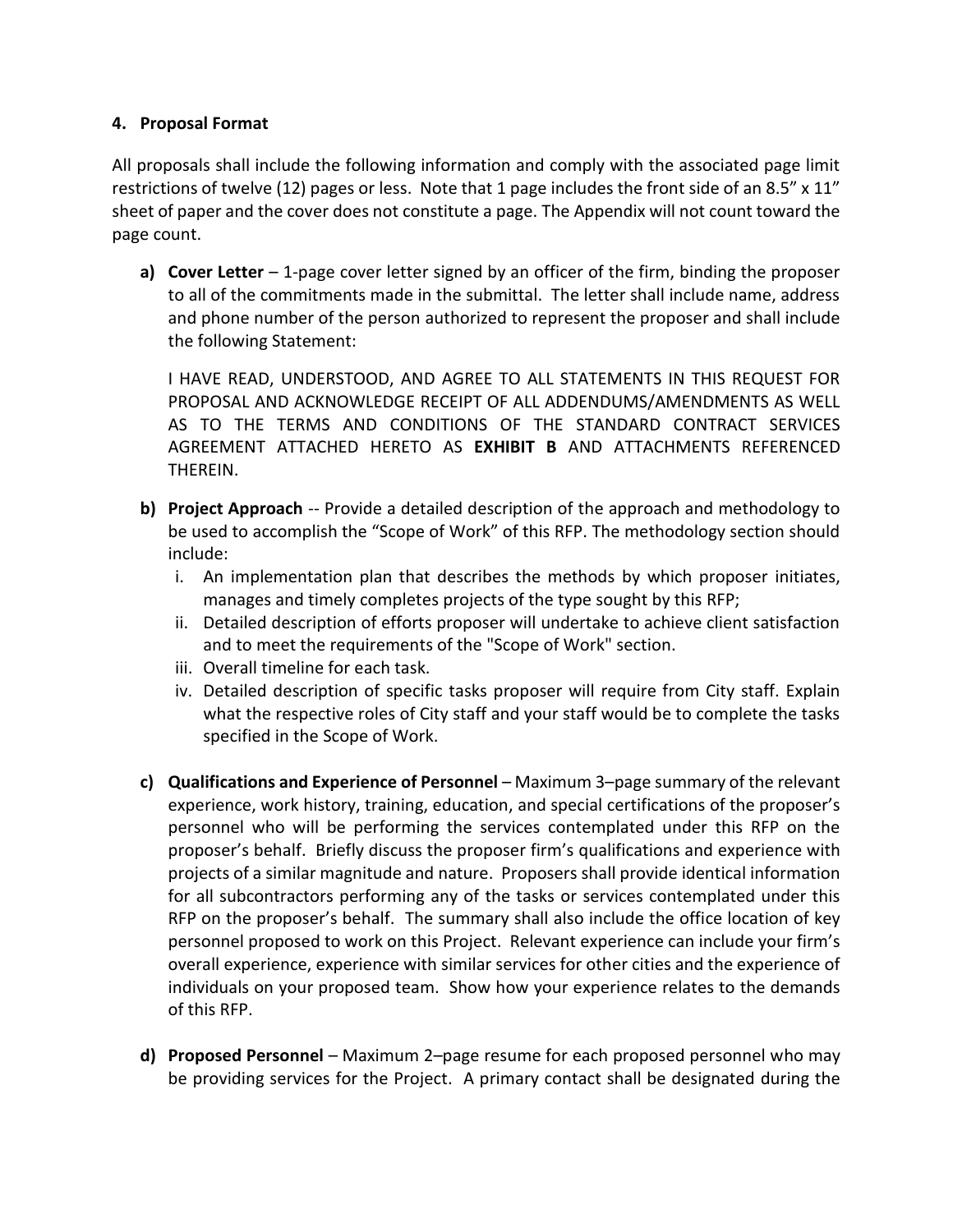duration of the Project and shall function in that capacity while employed by the firm. In addition, the City must approve changes of personnel.

- **e) References**  The proposal must include at least three (3) public agency references going back not more than five (5) years from the issuance of this RFP in which the proposer was engaged to provide services similar to those requested under this RFP. References should place an emphasis on past projects in which the personnel to be used by proposer for this project were deployed. The references should include the name, title, and contact information of the public agency officer or employee responsible for overseeing the proposer's work.
- **f) Fee Schedule/Cost Proposal** Maximum 1-page detailed cost estimate for environmental collection, transportation and disposal services as described in the Scope of Work. Include a schedule of rates for each proposed personnel who may be tasked to complete the Project. The task-specific cost estimate shall include an estimate of the number of hours per staff member by proposed task and clearly identify an hourly rate schedule for the proposed staff. The proposal shall indicate the compensation structure for performing specific tasks and services and include all costs and expenses that may be reimbursable. To the extent that the proposal contemplates the use of subcontractors, the proposal shall include a list of subcontractors identifying all subcontractors and state the fee for each subconsultant in the Fee Schedule under the appropriate Task under which the service will be provided. Proposers should submit a cost for each item listed in the Price Reference Sheet.

#### **5. Evaluation Criteria**

Each proposal shall be evaluated on the basis of the proposer's expertise, experience, and training, and the expertise of its key personnel along with prior contracting history, approach to the project, cost, and compliance with the RFP requirements including the terms of the attached Contract Services Agreement. Each such factor shall be weighted by the City as follows:

- a) Professional qualifications and capabilities of the firm and its personnel including experience with similar types of services (30 points maximum).
- b) References and client satisfaction (20 points maximum).
- c) Overall quality of the proposal, including clarity of content and understanding of the project (20 points maximum).
- d) Cost related to the level of work proposed (30 points maximum).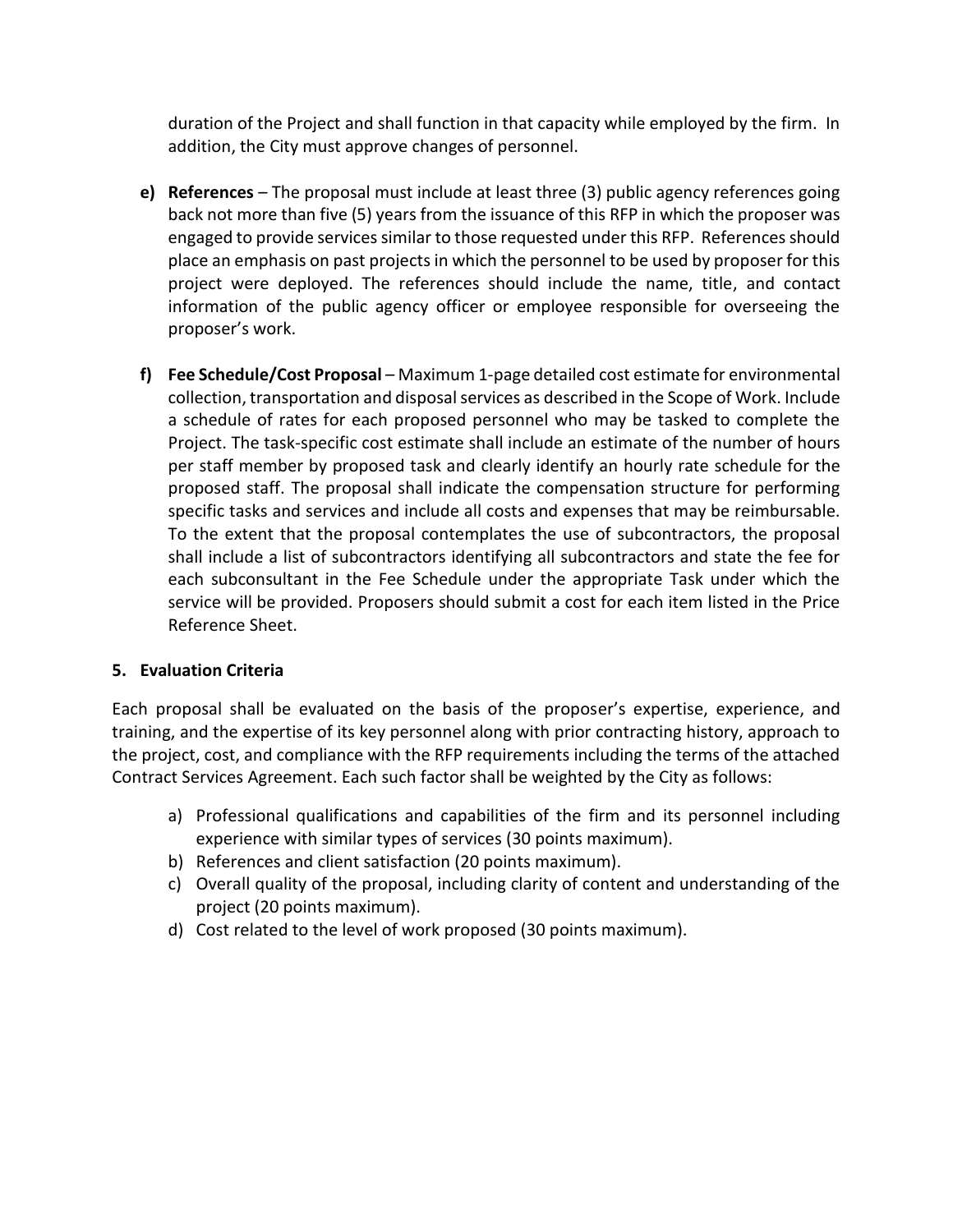| <b>CATEGORIES</b>                                                                          | <b>MAXIMUM POSSIBLE</b><br><b>POINTS</b> |
|--------------------------------------------------------------------------------------------|------------------------------------------|
| Qualification of Firm and Professional Staff<br>a)<br>Experience, Performance and Approach | 30                                       |
| References/Client Satisfaction<br>b)                                                       | 20                                       |
| <b>Completeness and Quality of Submittal</b><br>C)                                         | 20                                       |
| Cost<br>d)                                                                                 | 30                                       |
| <b>TOTAL POINTS</b>                                                                        | 100                                      |

#### **6. Selection Process**

A selection committee, comprised of City staff, will review the proposals. Proposals will be ranked on qualifications and the selection committee may choose to interview several of the top ranked proposers. However, at its sole discretion the selection committee may forego interviews and establish an on-call list, or it may select a proposer solely based on the review of the proposals.

#### **7. Proposal Requirements**

The deadline to submit a proposal is: **June 16, 2022, no later than 3:00 PM**. Proposals received after the deadline will not be considered.

A copy of the Request for Proposal (RFP) and subsequent addenda to the RFP is available on the PlanetBids online platform via the link listed above.

It is the proper's responsibility to ensure that the most complete and current version of the solicitation, including addenda, has been downloaded. Submission of a proposal shall constitute an acknowledgment and acceptance of all terms and conditions contained in this RFP and all exhibits and attachments hereto.

Proposers are also required to submit three (3) hardcopies of the complete proposal to be received prior to the time and date specified. No exceptions to this requirement will be considered. Proposals in hard copy shall be submitted to the following address:

City of El Monte, City Hall West Department of Public Works Attn: Frank Drevdahl, Management Analyst 11333 Valley Boulevard El Monte, CA 91731-3293

Subject: RFP Household Hazardous Waste Collection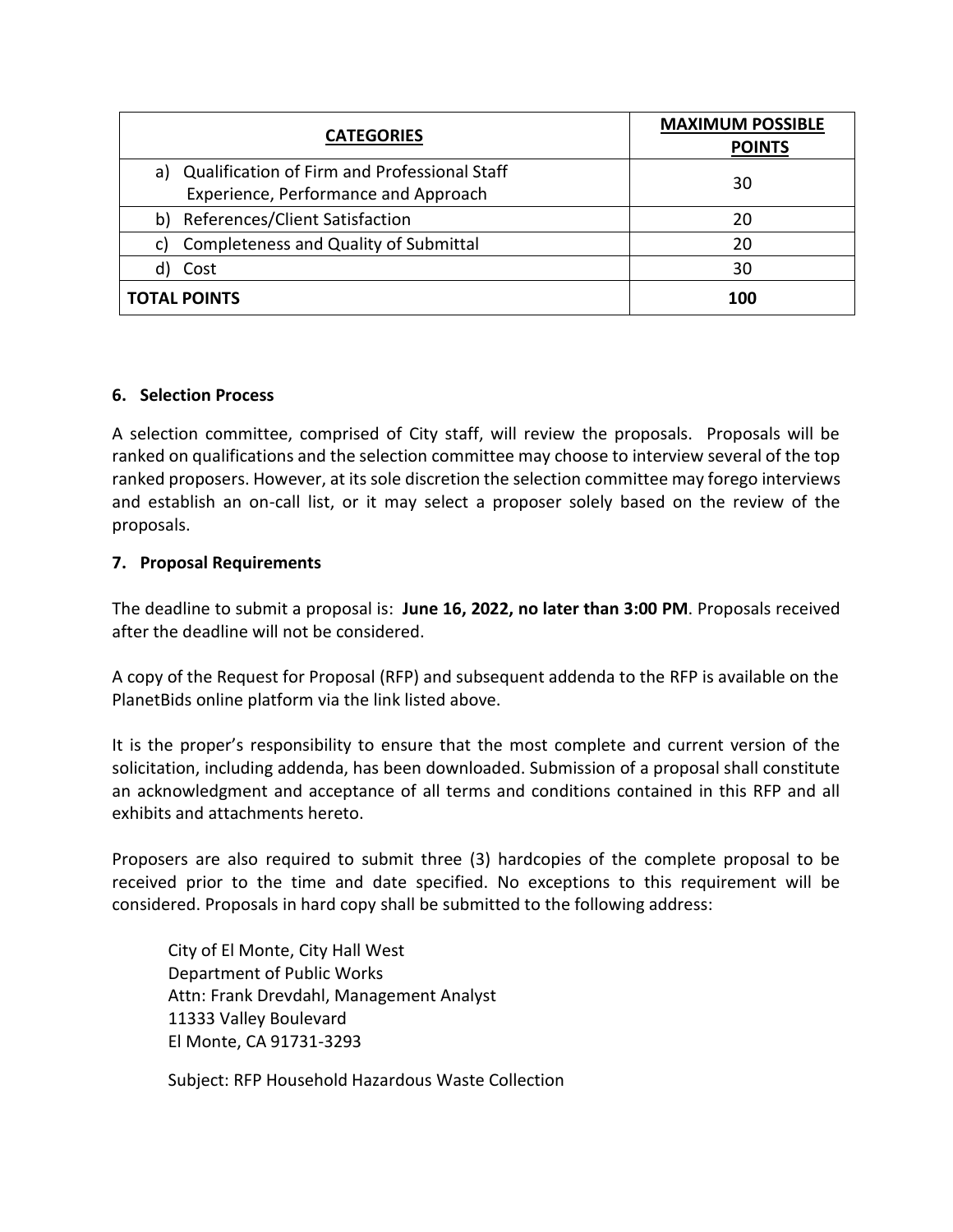Proposals may be submitted via personal delivery, overnight courier (e.g., FedEx or UPS) or U.S. Mail. Proposals **must** be received by **3:00 p.m. on June 16, 2022** the Submission Deadline. Proposals that are deposited with an overnight courier or post marked prior to the Submission Deadline but received after the Submission Deadline will **not** be considered by the City. Accordingly, although delivery via overnight courier and U.S. Mail is permitted, it is strongly suggested that proposers consider personal delivery to better ensure that proposals are received in a timely manner, on or before the Submission Deadline.

Submitted proposals shall be maintained as confidential records of the City up to the Submission Deadline. Proposers may withdraw, modify and/or resubmit a proposal prior to the Submission Deadline, but not after.

Proposers shall be bound to the terms of their proposal following the Submission Deadline, however, the City, in its sole and absolute discretion, reserves the right to accept post deadline modifications if it is determined that such modifications are in the best interests of the City. The City also reserves the right to waive minor non-substantive informalities or allow the proposer to correct them.

- a) Proposers shall be solely and exclusively responsible for all costs incurred in connection with the preparation and submission of the proposals; demonstrations; interviews; preparation of responses to questions and requests for additional information; for contract discussions; or for anything in any way related to this RFP. The City is not liable for any costs incurred by a proposer in response to this RFP. Whether or not a proposer is awarded a contract pursuant to this RFP, no proposer shall be entitled to reimbursement for any costs or expenses associated with the proposer's participation in this RFP process.
- b) Late proposals will not be considered.
- c) The City reserves the right to reject any and all proposals received as a result of this RFP. The City's potential award of a contract will not be based on any single factor, nor will it be based solely or exclusively on the lowest cost proposal. If a contract is awarded, it will be awarded to the proposer who, in the judgment of the City, has presented an optimal balance of relevant experience, technical expertise, price, quality of service, work history and other factors which the City may consider relevant and important in determining which proposal is best for the City.
- d) The City reserves the right to cancel or modify this RFP. There is no guarantee that the City will award a contract.
- e) The City reserves the right to investigate the qualifications of any proposer under consideration including proposed subcontractors and parties otherwise related to the proposer and require confirmation of information furnished by a proposer or require additional evidence of experience and qualifications to provide the services or otherwise discharge the obligations required by this RFP.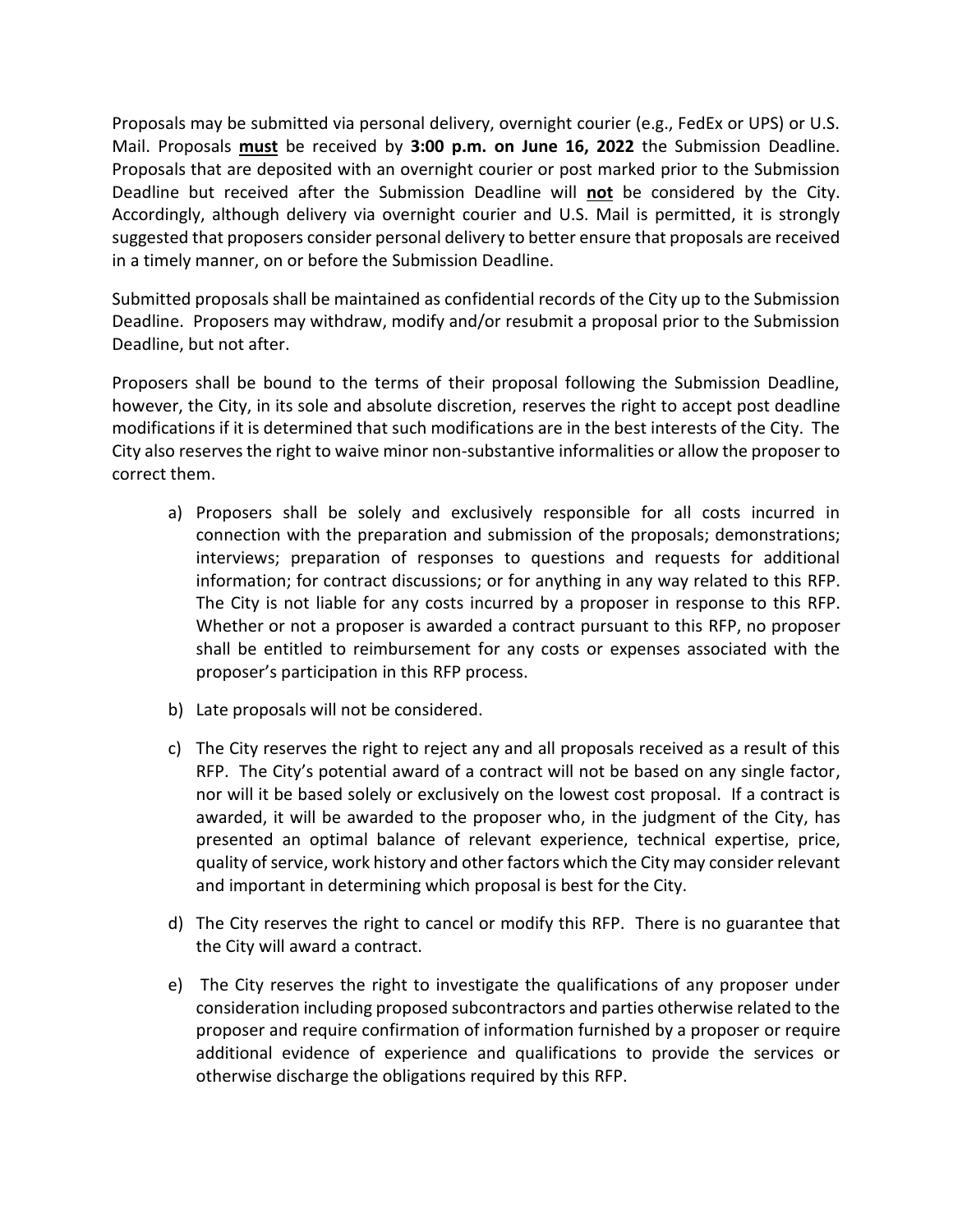- f) Following the Submission Deadline, the City, pursuant to the California Public Records Act (Govt. Code Section 6250 et seq.) reserves the right to make copies of all submitted proposals available for inspection and copying by any interested member of the public, except to the limited extent the City determines that any information contained in a proposal is legally privileged under the California Public Records Act. By submission of a proposal, proposers acknowledge and agree that their proposal and any information contained therein may be disclosed by the City to interested members of the public, including other proposers.
- g) The City reserves the right to approve or disapprove of particular subcontractors, joint venture partners, or other proposed team members.
- h) The City reserves the right to evaluate responses in terms of the best interests of the City, applying criteria provided in this RFP and any other criteria the City, in its sole discretion, deems pertinent.
- i) By the submission of a proposal, each proposer accepts and agrees to execute a written Contract Services Agreement ("Contract") in the form attached hereto as **Exhibit B**. By submission of a proposal, each proposer agrees to execute a Contract with the City in the form attached hereto as **Exhibit B**, inclusive of all stated terms and conditions relating to indemnification, required insurance and standard of care requirements. If a proposer is unable to agree to any of the terms or conditions of the PSA in the form attached hereto, the proposer must identify the provision(s) in question and provide an explanation as to why the proposer cannot comply with such provisions. If a proposer's objection to a certain provision of the Contract is merely a question of added cost, the proposer shall indicate in the proposal the difference in cost associated with complying with the provision(s) versus the cost associated with the City's waiver or modification of the provision(s). The City shall be under no obligation to make modifications to the Contract after a contract has been awarded and proposers shall be deemed to have incorporated all costs associated with compliance with the Contract into their proposal. A proposer's inability to comply with one or more provisions of the Contract shall be a factor that will be considered by the City in determining which proposal will serve the best interest of the City when all other factors are taken into account.
- j) All proposals must remain valid for a minimum period of ninety (90) calendar days after the Submission Deadline. Responses may not be modified or withdrawn by the proposer during this period of time except in accordance with this RFP and with written permission granted by the City.
- k) All questions or requests for clarification shall be submitted via email to Frank Drevdahl, Management Analyst for the Department of Public Works at: [fdrevdahl@elmonteca.gov](mailto:fdrevdahl@elmonteca.gov) or via the City's PlanetBids portal by the Request for Information Deadline. All questions received by this deadline will be addressed and poste don the City's PlanetBids portal by the Release of Information Requested Date.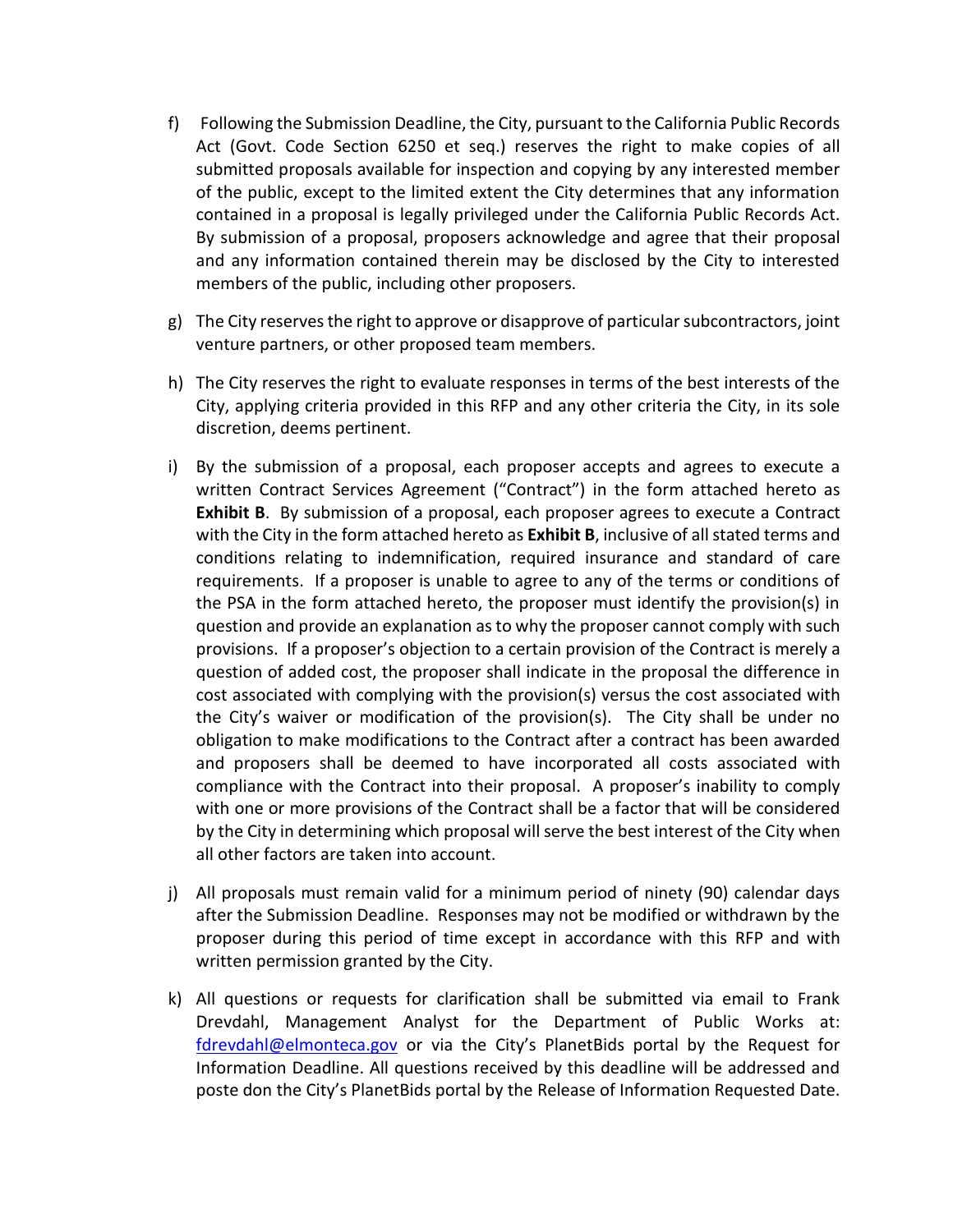- l) If it becomes necessary to revise any part of this RFP, written addenda will be posted on the City's PlanetBids portal. It shall be the sole responsibility of the proposer to check for any addenda to the RFP that may be issued by the City.
- m) The Director of Public Works, or alternate designated representative, will be the contract administrator on behalf of the City.
- n) It is presumed that each proposer has read and is thoroughly familiar with the scope of services to be performed under this RFP.
- o) The proposer agrees that, if a contract is awarded to a proposer, the proposer shall make no claim against the City or any of the funding agencies because of any estimate or statement made by any employees, agents, or consultants of the City which may prove to be erroneous in any respect.

#### **8. Insurance Requirements**

The selected consultant shall provide the following at the time of contract execution:

Insurance coverage must include naming the City of El Monte as additional insured (Form CG2010 or Equivalent), policy number, expiration date, and amounts (limits).

- GENERAL LIABLITY CARRIER MUST HAVE A CURRENT A.M. BEST RATING OF "A VI" OR HIGHER.
- WORKERS' COMPENSATION CARRIER MUST HAVE A CURRENT A.M. BEST RATING OF "A-VII" OR HIGHER.
- CARRIERS MUST BE ADMITTED IN CALIFORNIA.
- MINIMUM ACCEPTABLE LIMITS: GENERAL LIABILITY; GENERAL AGGREGATE \$2,000,000 AND PRODUCTS-COMP/OP AGG \$2,000,000.
- WORKERS' COMPENSATION AND EMPLOYER'S LIABILITY: E.L. EACH ACCIDENT \$1,000,000 AND E.L. DISEASE-EA EMPLOYEE \$1,000,000 AND E.L. DISEASE – POLICY LIMIT \$1,000,000.

Sample is available upon request.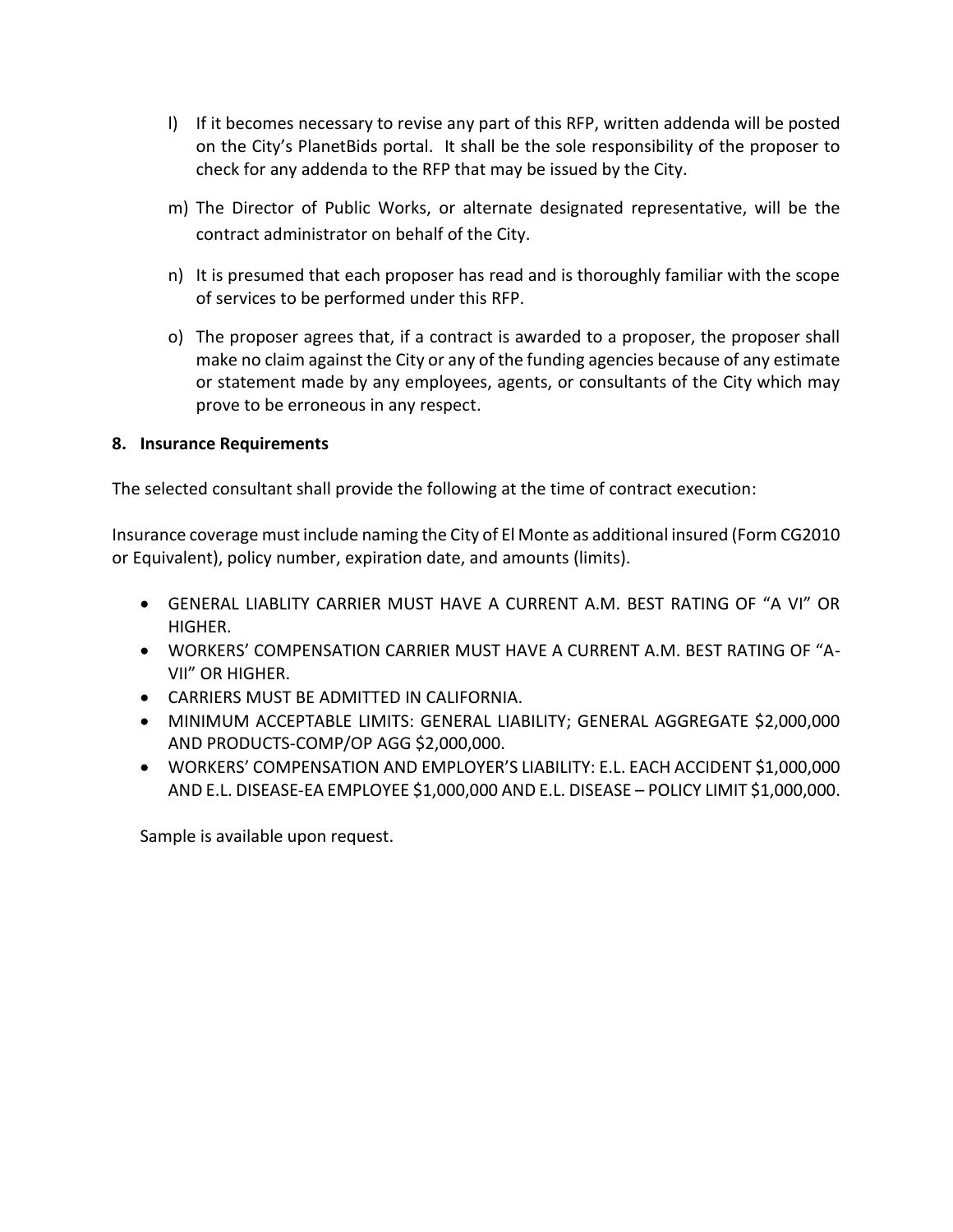**EXHIBIT A**

**SITE PLAN**